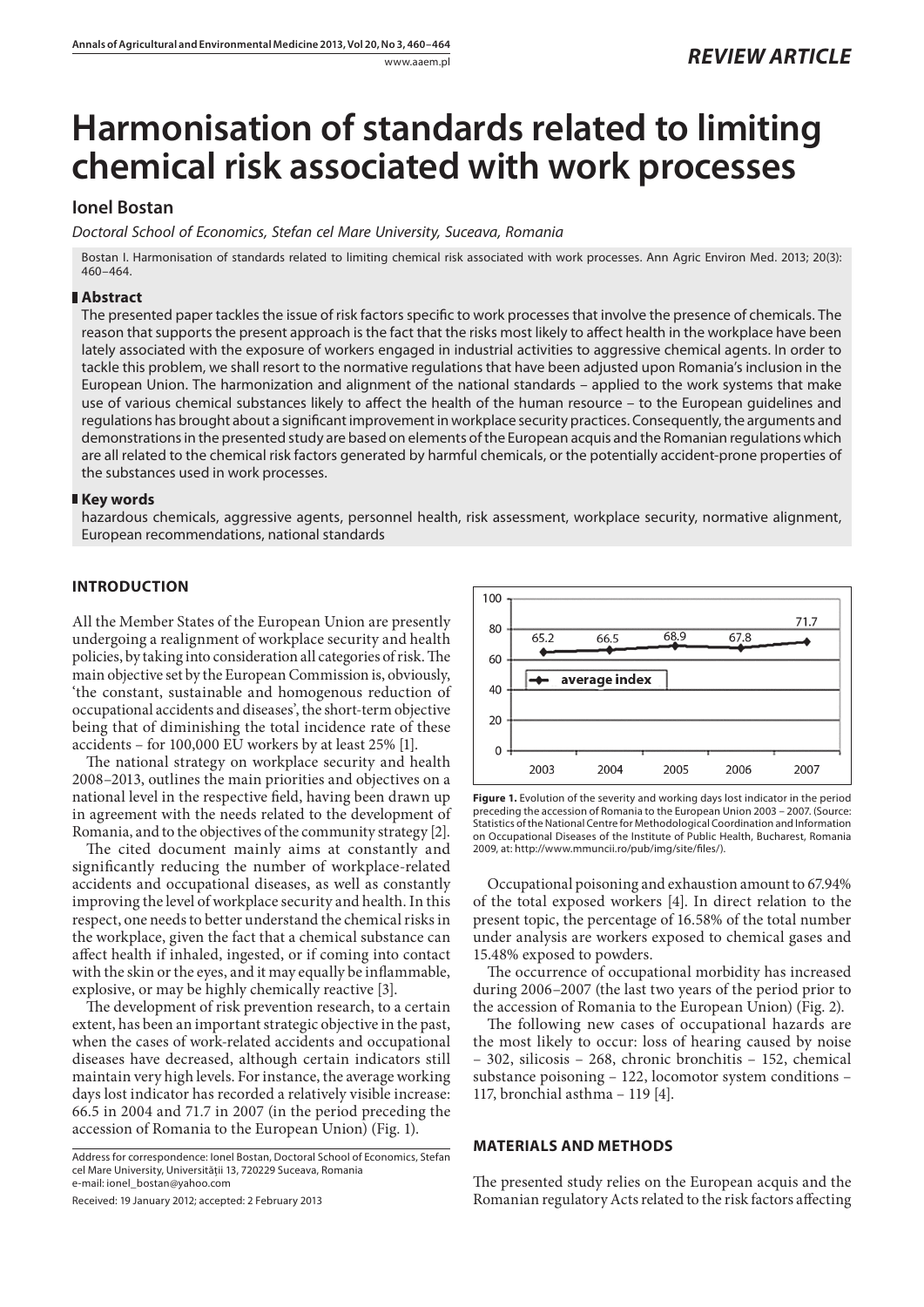Ionel Bostan . Harmonisation of standards related to limiting chemical risk associated with work processes



Figure 2. The occurrence of occupational diseases (in the period preceding the accession of Romania to the European Union: 2003 – 2007) (Source: Ibid.)

the working processes involving the presence of harmful chemical substances. Given the fact that the risks most likely to affect the personnel's health are those related to the direct exposure of workers developing industrial activities to aggressive chemical substances, certain methodological guidelines related to these risks must be highlighted, based on professional scientific studies.

The question that must be addressed is whether the personnel – directly operating in the environment where the substances or compounds are found, and which, because of their physical-chemical or biological properties and usage (or mere storage at the workplace) – is protected by the existing regulations against the risks that may affect their security and health.

Certainly, the fact has also been considered that employees may be exposed to harmful chemical substances in the working environment, either by accident (explosions, fire, damaged pipes or tanks, etc.), or during usage, handling or transport, the effects consisting in poisonings, burns, fires, irritations, lesions or explosions. This may be the case since, during technological processes, the workers exposed to harmful chemicals can be affected if they inhale powders, gases or vapours (for instance, exposure to cadmium powder can cause diseases of the lungs or kidneys), if they ingest powders, liquids (the ingestion of inorganic mercury salts can cause mercury poisoning), if their skin comes into contact with solids, powders or liquids, etc. (certain substances can be absorbed through the skin, causing skin conditions, for instance organic solvents cause contact dermatitis).

The resulting conclusions reflect a relatively normal outlook on the working practices that make use of various chemicals that may affect the health of the human resource, a state explained by the fact that Romania has fully adopted Council Directive 89/391/CEE of the European Union that establishes the general guidelines, as well as the rights and obligations of the employers and of the workers, related to the provision of a safe and healthy working environment and the measures employers must take in this respect.

#### **RESULTS AND DISCUSSION**

**Investigating risks in the case of occupational poisoning caused by the presence of chemicals.** A harmful chemical substance is defined as any substance or compound which, because of its physical-chemical, chemical or biological properties and usage or presence in the working environment, can be a risk for the safety and health of the workers. During

their work, employees can be exposed to harmful chemical substances, either accidentally (explosions, fires, damaged pipes or tanks), or currently, during use, handling or transport.

The most likely effects induced by the exposure to the harmful chemical substances consist in [3]: poisoning, burns, fires, irritations, lesions and explosions.

Risk has been defined by ISO 8402:1995/BS4778 as: 'the combined possibility or frequency of occurrence of a defined hazard and the seriousness of the consequences' [5]. According to some authors [6], the same concept is defined as a mathematical probability of the consequences resulting from harming a part of a whole during a certain period of time:

$$
R = C \times P \times \{F\} \tag{1}
$$

where:

R – risk

C – consequences

P{F} – probability of occurrence of the harmful event.

The effective calculated risk must be compared with an accepted Ra risk, as a result of assimilating certain criteria as defined by the owners, the users or legislative systems. Risk can be minimized either by lowering the probability of harmful occurrences or by taking measures to alleviate the consequences.

Scientific studies have advanced several synthetic formulas to be applied when calculating risk, as follows [7]:

**A.** The general formula includes expressing risk (R) through probability quantification scales (P) of damage occurrence and severity (G) of the damage:

$$
R = P \times G \tag{2}
$$

In these terms, the probability encloses hidden unspecified elements of the risk.

**B.** Another, more detailed formula emerges by explicitly expressing the factor that takes the exposure into account (E):

$$
R = E \times P \times G \tag{3}
$$

This formula emphasizes the factors that can be influenced in order to modify the risk: exposure E (through work management), the probability P of damage occurrence during exposure (through collective prevention activities) and severity of the damage G (through individual protection measures).

**C.** The resort to detailing and completion with the factor (F), demonstrating that the risk can be reduced both by professional training and by the participation of workers according to their technical skills, will result in:

$$
R = E \times P \times G \times F \tag{4}
$$

Precision in establishing priorities or decisions obviously depends on the precision with which parameters G, E, P and F have been measured, and these estimates require the collection of data, inspection of the premises and discussions with workers about the exact nature of their activity.

Moreover, prevention requires the most effective means of reducing risk, entailing the presence of one or more components: reducing exposure time, improving the quality of the work and protection equipment.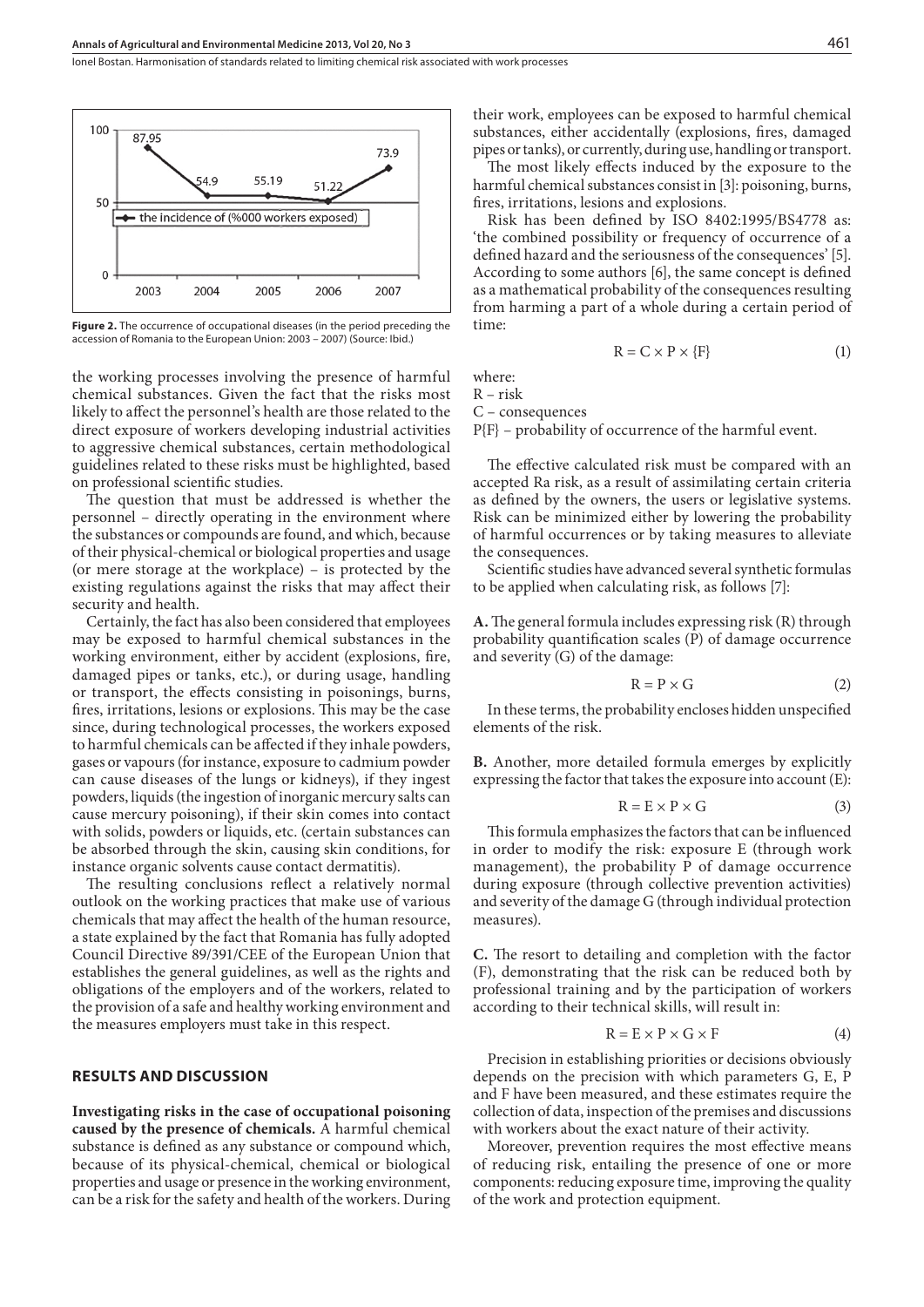However, when referring to the specific topic of this study, the graphic representation of the border between the accepted and the unaccepted risk level is outlined in Figure 3.





The optimization of the prevention of work related accidents and occupational diseases in a system must start with the (re)assessment of the risks in the system, and is actually a process of assessing the risks threatening the security and health of the workers due to the hazards present in their working environment.

The inspections aim at systematically checking all the aspects related to work, considering everything that can cause harm, whether the hazards can be removed and what are the preventive or protective measures that should be taken in order to diminish the risks. The fact cannot be overlooked that by diminishing risks in this respect, the motivation of workers will be significantly boosted [8].

When a risk is identified, the most important step is to see if it can be removed. If this is not the case, the risk should be kept under control [9]. Any enterprise must develop at least one global, or detailed, risk assessment if need be.

According to SR-EN-ISO:1050 (Machine security – Risk assessment principles), these assessments and analyses should be conducted by the producers or the suppliers, as part of the compliance agreement [10].

When assessing risks, the following should be taken into account [3]: the harmful properties of the identified chemical substances, both separately and as a whole, the necessary prevention measures, usage, work equipment, volume, pressure and temperature, instructions on using these substances, exposure to harmful chemical substances (specifics, level and exposure time), reported problems/ accidents/distress that have occurred and are related to the presence of those chemicals, etc.

A harmful chemical can bring about the risk of occupational poisoning or work related accidents [3] because of its biological properties, radioactivity, flammability, explosive proneness, etc. The existing hazards and risks related to the presence of certain chemicals are listed below (Tab. 1).

|  |  |  |  |  |  | <b>Table 1.</b> Hazards and risks related to the presence of chemical substances. |  |  |  |  |  |  |  |  |  |  |  |  |  |  |  |  |  |  |  |  |  |  |
|--|--|--|--|--|--|-----------------------------------------------------------------------------------|--|--|--|--|--|--|--|--|--|--|--|--|--|--|--|--|--|--|--|--|--|--|
|--|--|--|--|--|--|-----------------------------------------------------------------------------------|--|--|--|--|--|--|--|--|--|--|--|--|--|--|--|--|--|--|--|--|--|--|

| <b>Types of</b><br>hazards                                                                                                                                                                                                                                                                                                                                                                                                                                                                                                                                                                                                                 | <b>Risk description</b>                                                                                                                                                                                                                                                                                                                                                                                                                                   |                                                                                                                           |  |  |  |  |  |
|--------------------------------------------------------------------------------------------------------------------------------------------------------------------------------------------------------------------------------------------------------------------------------------------------------------------------------------------------------------------------------------------------------------------------------------------------------------------------------------------------------------------------------------------------------------------------------------------------------------------------------------------|-----------------------------------------------------------------------------------------------------------------------------------------------------------------------------------------------------------------------------------------------------------------------------------------------------------------------------------------------------------------------------------------------------------------------------------------------------------|---------------------------------------------------------------------------------------------------------------------------|--|--|--|--|--|
| <b>Very toxic</b>                                                                                                                                                                                                                                                                                                                                                                                                                                                                                                                                                                                                                          | Very toxic - substances and compounds<br>which, if inhaled, ingested or absorbed<br>through the skin in very small quantities,<br>can cause death or chronic or acute<br>damage to health. Examples: cyanhydric<br>acid arsenious anhydride, Parathion.                                                                                                                                                                                                   | Depending on the<br>quantity, these<br>substances can<br>cause irreversible<br>effects after a single                     |  |  |  |  |  |
| <b>Toxic</b>                                                                                                                                                                                                                                                                                                                                                                                                                                                                                                                                                                                                                               | <b>Toxic</b> – substances and compounds<br>which, if inhaled, ingested or absorbed<br>through the skin in small quantities, can<br>cause death or chronic or acute damage<br>to health. Examples: methanol, benzene,<br>phenol.                                                                                                                                                                                                                           | exposure, serious<br>health damage<br>after repeated or<br>prolonged exposure,<br>as well as cancerous<br>and teratogenic |  |  |  |  |  |
| <b>Harmful</b>                                                                                                                                                                                                                                                                                                                                                                                                                                                                                                                                                                                                                             | <b>Harmful</b> – substances and compounds<br>which, if inhaled, ingested or absorbed<br>through the skin can cause death or<br>chronic or acute damage to health;<br>Examples: ethylene glycol, xylylene.                                                                                                                                                                                                                                                 | effects if inhaled,<br>swallowed or<br>absorbed through<br>the skin.                                                      |  |  |  |  |  |
| Corrosive                                                                                                                                                                                                                                                                                                                                                                                                                                                                                                                                                                                                                                  | <b>Corrosive</b> – substances and compounds which, if in contact with<br>live tissue will have a destructive effect on the latter; Examples:<br>chlorhydric acid, with a concentration of more than 25%, sodium<br>hydroxide (caustic soda) with a concentration of more than 2%.                                                                                                                                                                         |                                                                                                                           |  |  |  |  |  |
| Irritant                                                                                                                                                                                                                                                                                                                                                                                                                                                                                                                                                                                                                                   | <b>Irritant</b> – non-corrosive substances and compounds which,<br>through immediate, prolonged or repeated contact with the<br>skin or mucous membranes, can cause inflammation. They can<br>also inflame tequments, mucous membranes, airways, allergies<br>(allergenic substances), eczema. Examples: ammoniac between 5 -<br>10 %, chlorhydric acis between 10 - 25 %, acryl amides.                                                                  |                                                                                                                           |  |  |  |  |  |
| <b>Extremely</b><br>flammable                                                                                                                                                                                                                                                                                                                                                                                                                                                                                                                                                                                                              | <b>Extremely flammable:</b> liquid chemical substances and<br>compounds with a very low flash-point, a very low boiling point,<br>as well as gases that catch fire in contact with air at normal air<br>pressure and temperature. They may catch fire from an energy<br>source (flame, spark, etc.), even at temperatures below 0 degrees<br>Celsius; Examples: hydrogen, acetylene, ethylic ether.                                                       |                                                                                                                           |  |  |  |  |  |
| Highly flammable: substances and compounds that can heat up<br>and then catch fire on contact with air at ambient temperature,<br>without any energy input; or solid substances and compounds<br>that can easily catch fire after a short contact with an ignition<br><b>Highly</b><br>source, and that continue to burn or consume itself after the<br>flammable<br>source has been removed; or liquid substances and compounds<br>with a very low flash- point; or substances and compounds which,<br>on contact with water or humid air, discharge highly flammable<br>gases in harmful quantities; Examples: acetone, ethylic alcohol. |                                                                                                                                                                                                                                                                                                                                                                                                                                                           |                                                                                                                           |  |  |  |  |  |
| <b>Flammable</b>                                                                                                                                                                                                                                                                                                                                                                                                                                                                                                                                                                                                                           | Flammable: Liquid substances and compounds with a low<br>flash-point; they may catch fire on contact with an ignition source<br>(flame, spark, etc.); Example: white-spirit.                                                                                                                                                                                                                                                                              |                                                                                                                           |  |  |  |  |  |
| <b>Explosive</b>                                                                                                                                                                                                                                                                                                                                                                                                                                                                                                                                                                                                                           | <b>Explosive:</b> solid, liquid, paste or gelatinous substances and<br>compounds that can have an exothermic reaction in the absence<br>of oxygen from the atmosphere, immediately discharging gas,<br>and which, under determined testing conditions, detonate, cause<br>a rapid deflagration or, under the effect of heat, explode when<br>partially closed; they can explode in the presence of flames,<br>friction or shock; Example: nitroglycerine. |                                                                                                                           |  |  |  |  |  |

Source: B. Nilson and E. Zamfirache (coord.), Reducing the workers exposure to harmful chemical substances in the working environment – The Ministry of Work, Social Solidarity and Family – Work Inspection, Bucharest 2002, p.18.

## **HARMONISATION OF STANDARDS REFERRING TO THE LIMITATION OF RISKS FACED BY PERSONNEL PERFORMING WORKING PROCESSES USING VARIOUS CHEMICAL SUBSTANCES**

**The impact of European standards.** The legal provisions related to workplace security and health comprise a series of normative acts that ensure the compliance of the national legislation with the community legislation in the field, by transferring the specific directives drawn up in the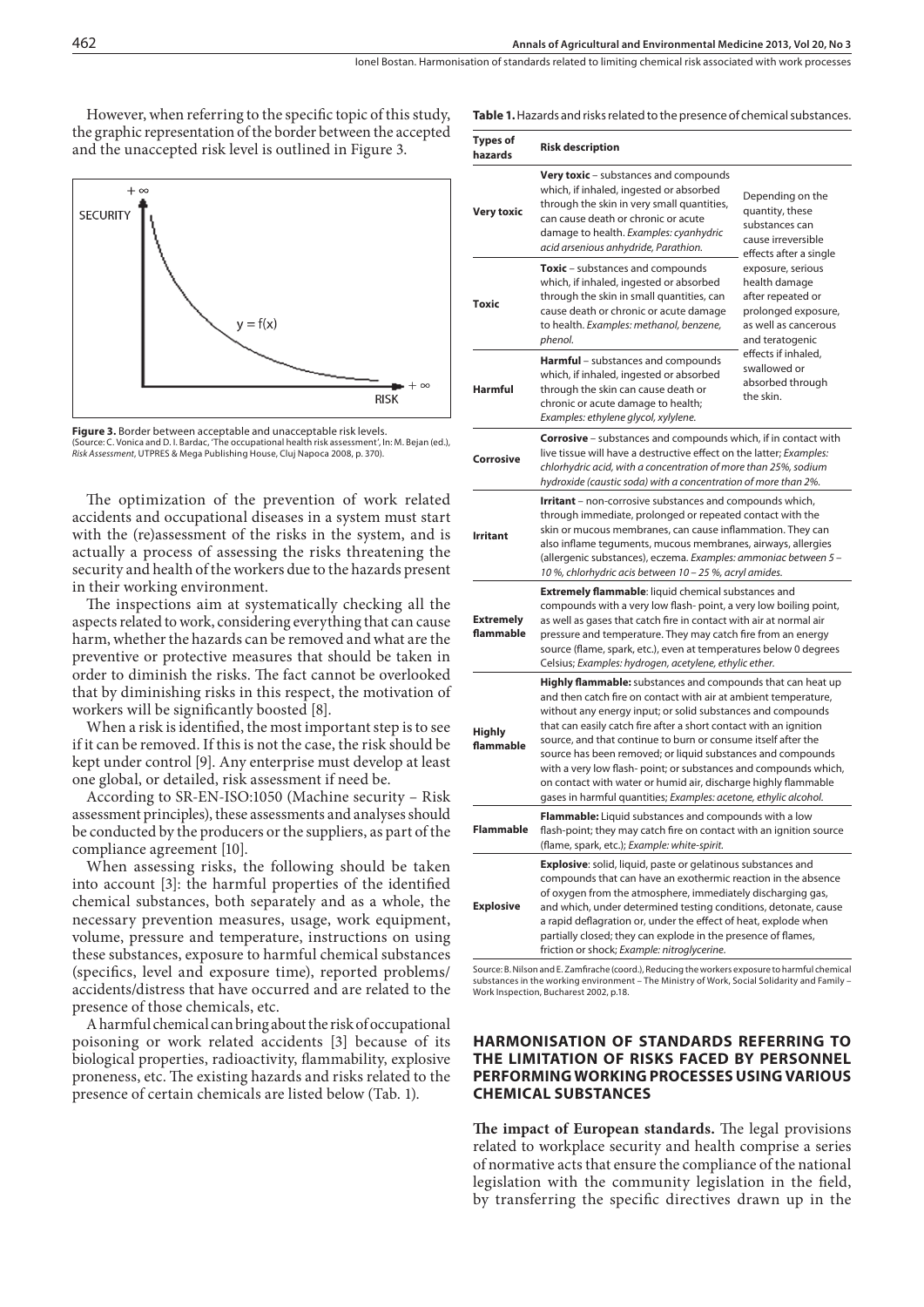Ionel Bostan . Harmonisation of standards related to limiting chemical risk associated with work processes

implementation of the Framework Directive and referring to specific risks and activities. The coming into effect of Law No. 346/2002, referring to the insurance for work related accidents and occupational diseases [11], in the field of the regulations related to workplace security and health, as part of the social security system that exists in all the member states of the European Union [2].

The fundamental law of Romania stipulates at Art. 22, paragraph (1) [12]: 'The right to life, as well as the right to physical and mental integrity of the people is guaranteed…', and Art. 38, paragraph (2) provides that 'employees have the right to work social security. The protective measures refer to work security and hygiene…'. Moreover, the Work Code [13] stipulates at Title V, the obligations of employers in relation to workplace security and health: 'The employer must ensure the security and health of the workers, in all work related issues', and Art. 173 (1) stipulates that: 'As part of his own responsibility, the employer will take the necessary measures to protect the security and health of the employees, including for activities related to the prevention of occupational hazards…'.

Given the importance of risk assessment, this obligation is also reiterated in the Government Decrees of 2006 that transfer the European directives in the field of workplace security and health [14] [15]. The law for work security and health of the same year [16] also refers to the obligation of employees to organize workplace security and health activities in order to prevent work related accidents and occupational diseases.

The objectives of the workplace security and health activities for business entities, as stipulated by the national standards [16], are mainly to identify and eliminate risk factors at the source, assess the risks that cannot be removed and establish the measures to be taken in order to counteract their effects.

**Transfer of Directive 2009/161/EC establishing a third list of indicative occupational exposure limit values.** Directive 2009/161/EC[17] is the result of adopting and implementing the strategies of assessment and limitation of the risks brought about by hazardous chemicals, on a community level. The latest findings in the field, related to the effects of hazardous substances on the human body, have underlined the need to establish or revise the occupational exposure limit values for a group of substances.

Consequently, a third list of indicative occupational exposure limit values had been developed in the annex of the aforementioned directive and including a number of 19 hazardous substances. Of these substances, 16 have had their previous values changed, while the remaining three were mentioned for the first time with their respective limit values [18].

Moreover, the need to change Directive 2000/39 also arose from the introduction of a short term limit value for 'phenol', a substance that does not exist at present.

Thus, Romania, as a member state, was obliged to apply the legislative norms and administrative standards in order to comply with the provisions of Directive 2009/161/EC by 18 December 2011. The national normative Act that establishes the regulations in the field is Government Decree No.1218/2006, referring to the minimum security requirements for ensuring the protection of workers against the risks related to the presence of chemical agents [19], a decree that must be changed in order be in to alignment with the provisions of the new directive.

The alteration must establish occupational exposure limit values that would ensure the protection of workers if their professional activity entails the use of three new chemical agents, as well as revision of the previously set limit values in the case of the remaining 16 chemical substances [20].

Consequently, apart from the listed chemical agents from Annex 1 to Government Decree No.1218/2006 – National mandatory limit values for occupational exposure to chemical agents [19] – also included are [20]: Bisphenol A (inhalable dust), n-Methyl-2-pyrrolidone and Tertiary-butyl-methyl ether.

Furthermore, the normative measures to be taken by regulatory bodies will forbid the production, manufacturing or use at the workplace of [20]: 2 naphtyalmine, 4 aminodphenylamine and 4 nitrodyphenile (and their derivatives), as well as activities involving these substances. The restrictions do not apply if the chemical agent is present in another chemical agent, or it is chemical refuse, if its value is lower than the limit value of 0.1%, measured in weight.

The new limit values referring to powders are presented in Table 2.

**Table 2.** Limit values for powders.

| No.<br>crt. | No. CAS       | <b>Name</b>                             | <b>Limit value</b><br>(8 hours) | <b>Notations</b>           |
|-------------|---------------|-----------------------------------------|---------------------------------|----------------------------|
| 1.          |               | Asbestos                                | 0.1 fibre/ $\rm cm^3$           | <b>Breathable fraction</b> |
| 2.          |               | Cotton, Hemp                            | $1$ mg/m <sup>3</sup>           | Inhalable fraction         |
| 3.          |               | Kaolinite                               | $2 \text{ mg/m}^3$              | Inhalable fraction         |
| 4.          | 409-21-2      | Silicium carbide<br>(carborundum)       | $10 \text{ mg/m}^3$             | Inhalable fraction         |
| 5.          |               | Coal, coke, graphite<br>(SiO2 under 5%) | $2 \,\mathrm{mg/m^3}$           | Inhalable fraction         |
| 6.          | 9004-34-6     | Cellulose                               | $10$ mg/m <sup>3</sup>          | Inhalable fraction         |
| 7.          |               | Cereal                                  | $4 \,\mathrm{mq/m^3}$           | Inhalable fraction         |
| 8.          |               | <b>Portland Cement</b>                  | $10 \text{ mg/m}^3$             | Inhalable fraction         |
| 9.          | 14464-46-1    | Cristobalite                            | $0.05$ mg/m <sup>3</sup>        | <b>Breathable fraction</b> |
| 10.         | 14808-60-7    | Ouartz                                  | $0.1 \text{ mg/m}^3$            | <b>Breathable fraction</b> |
| 11.         | ÷             | Wheat flour                             | $0.5$ mg/m <sup>3</sup>         | Inhalable fraction         |
| 12.         | ÷,            | Polyamide fibres                        | 1 fibre/cm <sup>3</sup>         | <b>Breathable fraction</b> |
| 13.         |               | Glass fibres                            | 1 fibre/cm <sup>3</sup>         | <b>Breathable fraction</b> |
| 14.         | ä,            | Plaster, gypsum                         | 10 mg/m3                        | Inhalable fraction         |
| 15.         | ÷,            | Furnace wool                            | 1 fibre/cm <sup>3</sup>         | <b>Breathable fraction</b> |
| 16.         | $\frac{1}{2}$ | Mineral wool                            | 1 fibre/cm <sup>3</sup>         | <b>Breathable fraction</b> |
| 17.         |               | Glass wool                              | 1 fibre/ $cm3$                  | <b>Breathable fraction</b> |
| 18.         | ÷,            | Cedar wood                              | $0.5 \,\mathrm{mg/m^3}$         | Inhalable fraction         |
| 19.         | -             | Softwood                                | 5 mg/m $3$                      | Inhalable fraction         |
| 20.         | ä,            | Hardwood                                | 5 mg/ $m3$                      | Inhalable fraction         |
| 21.         | ä,            | Marble, chalk (calcium<br>carbonate)    | 10 mg/m $3$                     | Inhalable fraction         |
| 22.         | ä,            | Mica                                    | $3$ mg/m <sup>3</sup>           | Inhalable fraction         |
| 23.         |               | Powders without a<br>specific effect    | $10 \text{ mg/m}^3$             | Inhalable fraction         |
| 24.         | 557-05-1      | Zinc stearate                           | $10 \text{ mg/m}^3$             | Inhalable fraction         |
| 25.         |               | Talc without asbestos<br>fibres         | $2 \,\mathrm{mg/m^3}$           | Inhalable fraction         |
| 26.         | 15468-32-3    |                                         | Tridymite                       | Inhalable fraction         |
| 27.         | ٠             | Tobacco                                 | $10 \text{ mg/m}^3$             | Inhalable fraction         |

Note: (1) Fibres/cm<sup>3</sup>: refers to breathable fibres of under 3 μm diameter and over 5 μm in length, length/diameter ratio 3/1 and over; (2) mg/m<sup>3</sup>: milligrams per square meter of air at 20°C and 101.3 kPa (760 mm mercury column); (3) if the hardwood powders are mixed with other wood fibres, the limit value applies to all wood powders in the mixture.

Source: Compilation of the existing Tables in Government Decree No. 355/2007 and in Annex 3 of Government Decree No.1093/2006. http://www.mmuncii.ro/pub/imagemanager/images/ file/Proiecte%20legislative/280911Anexa2.pdf/